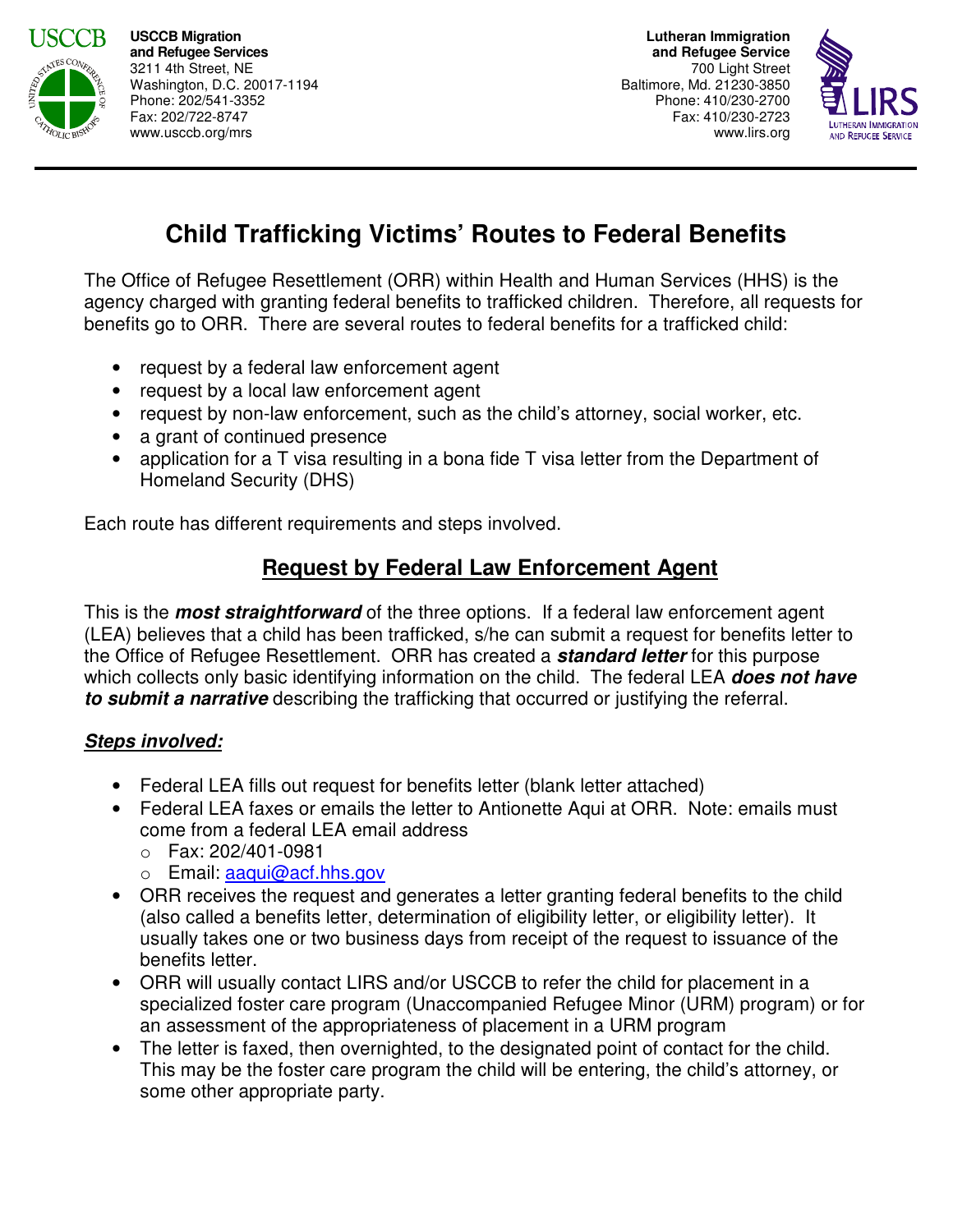- Estimated timeframe: days to weeks
- If a child is not already working with a federal LEA, it may be difficult and time consuming to find a federal LEA who will issue the request for benefits.
- Federal LEAs may want to conduct a lengthy investigation, possibly including multiple interviews with the child before feeling comfortable enough to request benefits. Law enforcement does not have to conduct a formal investigation or prosecution in order for a child to be eligible for benefits; however, federal LEAs may not be willing to request benefits without a formal investigation and/or assurance of prosecution.
- If a child does not want to work with law enforcement or the child's caregiver does not want the child to work with law enforcement, this process is usually not a viable option.

# **Request by Local Law Enforcement Agent**

Local LEAs can also request benefits, but they **cannot use the standard letter** that ORR has created for federal LEAs. Therefore, a request by a local LEA is a bit **more involved** than one by a federal LEA. The local LEA needs to **submit a description of the trafficking** and make clear that what happened to the child meets the definition of trafficking in the federal law (the Trafficking Victims Protection Act of 2000 (TVPA)). For assistance in crafting this letter see "Requesting a Letter of Eligibility for a Trafficked Child."

- Local LEA writes a summary of the trafficking that occurred. The summary must be detailed enough to demonstrate that what happened to the child is trafficking as defined in the TVPA. The local LEA may also include any charging documents or other information that would support their request for benefits.
- LIRS and/or USCCB child trafficking specialists are willing to review any request for benefits in order to provide guidance in framing the description of trafficking, what information is critical to include to demonstrate trafficking, etc.
- The letter should be faxed to Antoinette Aqui at ORR: a aqui@acf.hhs.gov
- Pursuant to a Memorandum of Understanding signed in July 2004 between the Department of Health and Human Services (HHS), the Department of Homeland Security (DHS) and the Department of Justice (DOJ), ORR will consult with DHS or DOJ in the determination of whether the child is a victim of a severe form of trafficking.
	- $\circ$  ORR will likely share the benefits request letter with the Department of Justice (DOJ). DOJ reviews the request and informs ORR whether they believe the child has been trafficked. Often DOJ will not make a formal determination until they have had someone in federal law enforcement interview the child.
- After consultation with DOJ or DHS, ORR will decide whether or not to issue benefits.
	- $\circ$  If benefits are issued, ORR will generate a letter granting federal benefits to the child (also called a benefits letter, determination of eligibility letter, or eligibility letter).
	- $\circ$  If benefits are not issued, advocates may continue to work with the child and with law enforcement to gather additional information to support the trafficking claim.
- The time from receipt of the request from local LEA to issuance of the letter can vary greatly but will likely take more than a week.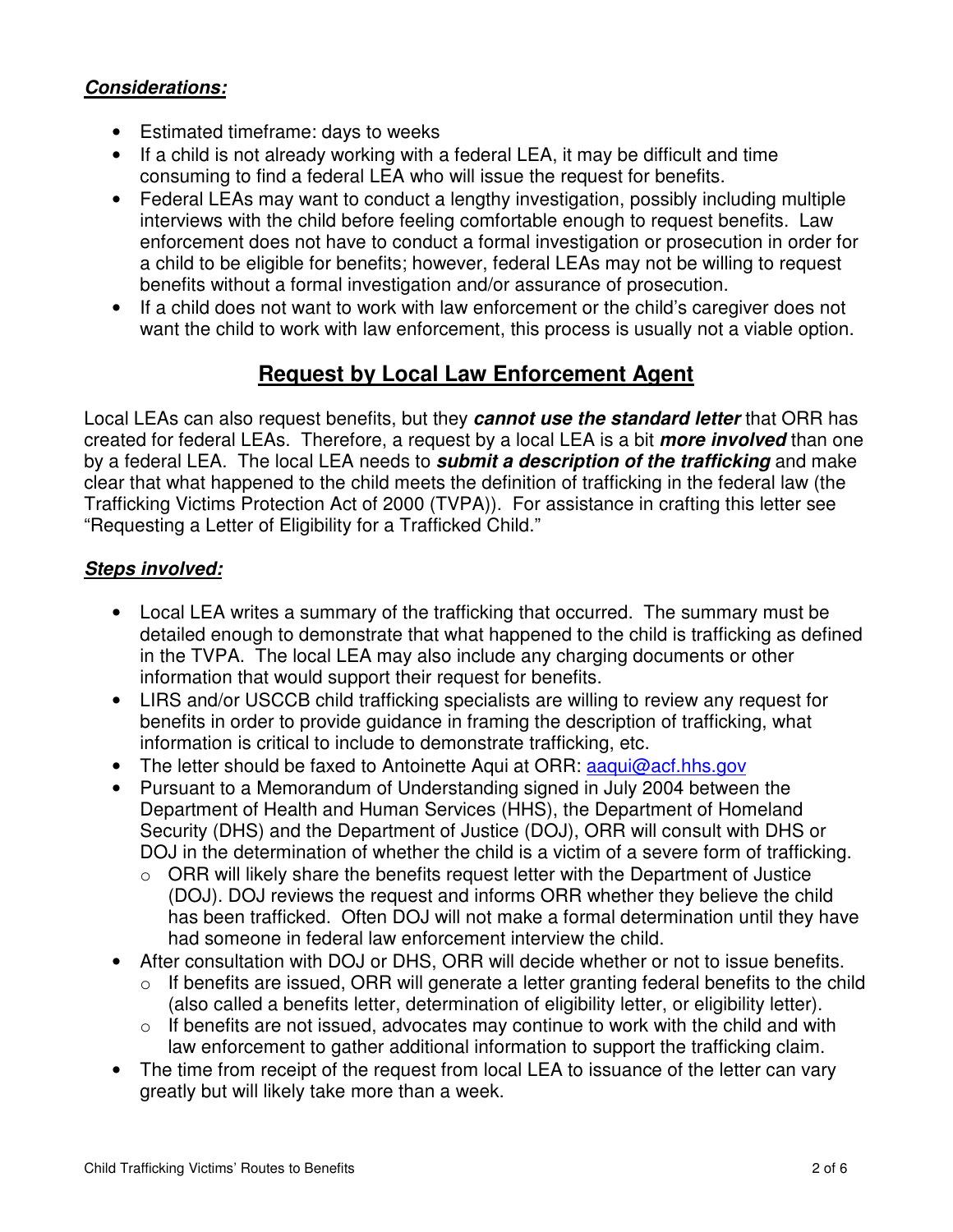- ORR will usually contact LIRS and/or USCCB to refer the child for placement in a specialized foster care program (Unaccompanied Refugee Minor (URM) program) or for an assessment of the appropriateness of placement in a URM program
- The letter is faxed, then overnighted, to the designated point of contact for the child. This may be the foster care program the child will be entering, the child's attorney, or some other appropriate party.

- Estimated timeframe: several weeks
- Local LEAs may not be very knowledgeable about trafficking. This means that they will likely need a good deal of guidance in completing a benefits request letter.
- This process can take longer than the request by federal LEA because of the additional review by DOJ and possible federal interview.
- If a child does not want to work with law enforcement or the child's caregiver does not want the child to work with law enforcement, this process is usually not a viable option.

#### **Request by Non-Law Enforcement (such as the child's attorney, social worker, etc.)**

This type of request tends to be the **most involved**. The child's advocate must write a **detailed letter describing trafficking** and make clear that what happened to the child meets the definition of trafficking in the federal law (the Trafficking Victims Protection Act of 2000 (TVPA)). For assistance in crafting this letter see "Requesting a Letter of Eligibility for a Trafficked Child," produced by LIRS and USCCB.

- The child's advocate writes a summary of the trafficking that occurred. The summary must be detailed enough to demonstrate that what happened to the child is trafficking as defined in the TVPA. The letter should be accompanied by any supporting documentation that helps show that the child was trafficked.
- LIRS and/or USCCB child trafficking specialists are willing to review any request for benefits in order to provide guidance in framing the description of trafficking, what information is critical to include to demonstrate trafficking, etc.
- The letter should be faxed to Antoinette Aqui at ORR:  $a$ aqui@acf.hhs.gov
- Pursuant to a Memorandum of Understanding signed in July 2004 between the Department of Health and Human Services (HHS), the Department of Homeland Security (DHS) and the Department of Justice (DOJ), ORR will consult with DHS or DOJ in the determination of whether the child is a victim of a severe form of trafficking.
	- $\circ$  ORR will likely share the benefits request letter with the Department of Justice (DOJ). DOJ reviews the request and informs ORR whether they believe the child has been trafficked. Often DOJ will not make a formal determination until they have had someone in federal law enforcement interview the child.
- After consultation with DOJ or DHS, ORR will decide whether or not to issue benefits.
	- $\circ$  If benefits are issued, ORR will generate a letter granting federal benefits to the child (also called a benefits letter, determination of eligibility letter, or eligibility letter).
	- $\circ$  If benefits are not issued, advocates may continue to work with the child and with law enforcement to gather additional information to support the trafficking claim.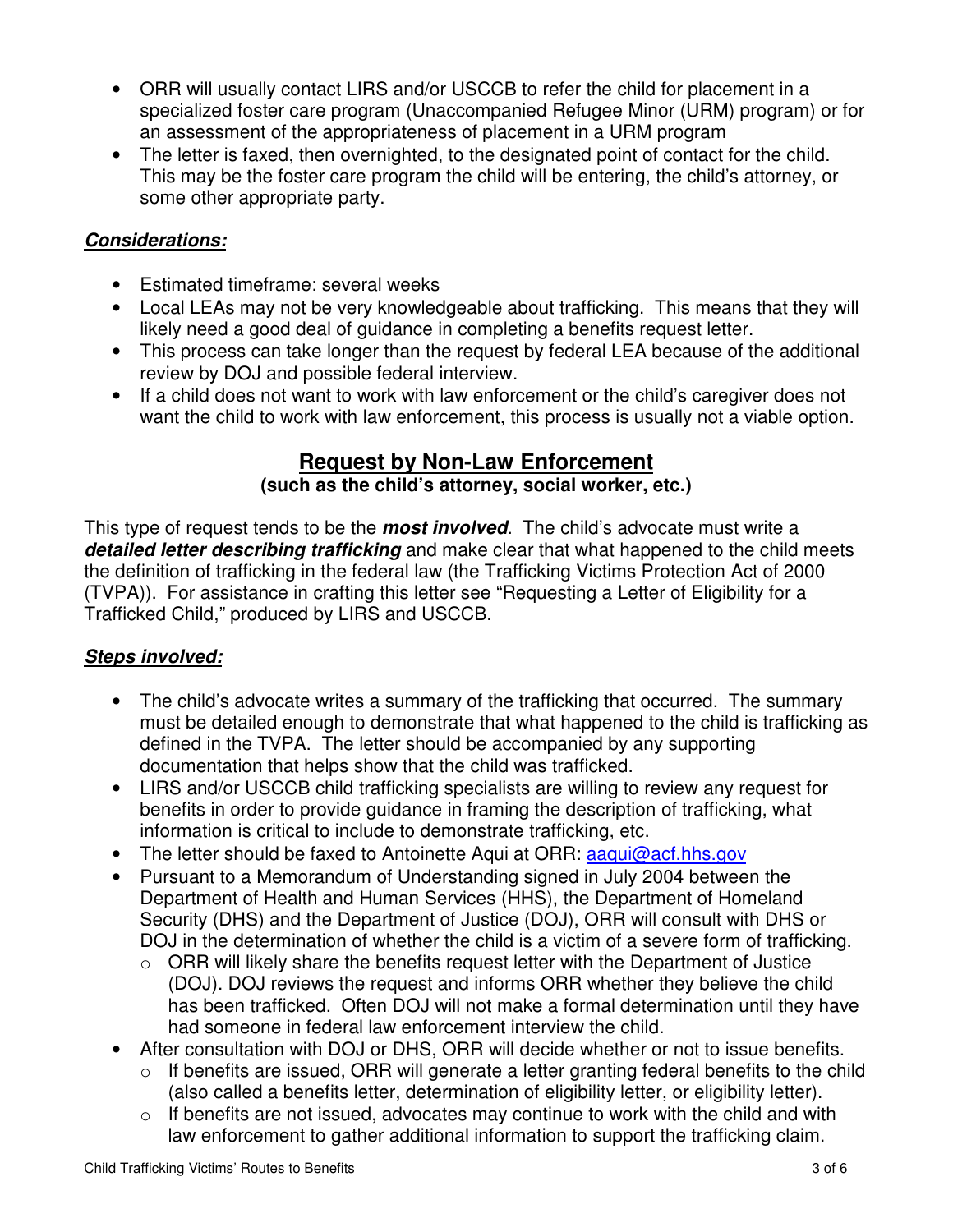- The time from receipt of the request from local LEA to issuance of the letter can vary greatly but will likely take more than a week.
- ORR will usually contact LIRS and/or USCCB to refer the child for placement in a specialized foster care program (Unaccompanied Refugee Minor (URM) program) or for an assessment of the appropriateness of placement in a URM program
- The letter is faxed, then overnighted, to the designated point of contact for the child. This may be the foster care program the child will be entering, the child's attorney, or some other appropriate party.

- Estimated timeframe: several weeks
- The burden of proving that a child was trafficked is often greater for those who are not in law enforcement. Therefore, the letter requesting benefits often must be quite detailed.
- This process can take longer than the request by federal LEA because of the additional review by DOJ.
- While this is the best option if a child does not want to work with law enforcement or the child's caregiver does not want the child to work with law enforcement, current practice may ultimately require a law enforcement interview anyway. However, if DOJ requests a law enforcement interview and the child or child's guardian does not want to consent, please contact LIRS or USCCB for assistance.

# **Federal Law Enforcement Request for Continued Presence**

Federal law enforcement can make a **request to DHS** to grant a child victim of trafficking what is called "continued presence." This allows children who may be potential witnesses to remain in the U.S. A child who is granted continued presence **also becomes eligible** for federal benefits.

- A federal LEA completes paperwork necessary to request continued presence from DHS.
- The length of time from preparing request to granting of continued presence may be a few weeks or more.
- When DHS grants continued presence, ORR is notified.
- Upon notification ORR generates a letter granting federal benefits to the child (also called a benefits letter, determination of eligibility letter, or eligibility letter). It usually takes one or two business days from receipt of the request to issuance of the benefits letter.
- ORR will usually contact LIRS and/or USCCB to refer the child for placement in a specialized foster care program (Unaccompanied Refugee Minor (URM) program) or for an assessment of the appropriateness of placement in a URM program
- The letter is faxed, then overnighted, to the designated point of contact for the child. This may be the foster care program the child will be entering, the child's attorney, or some other appropriate party.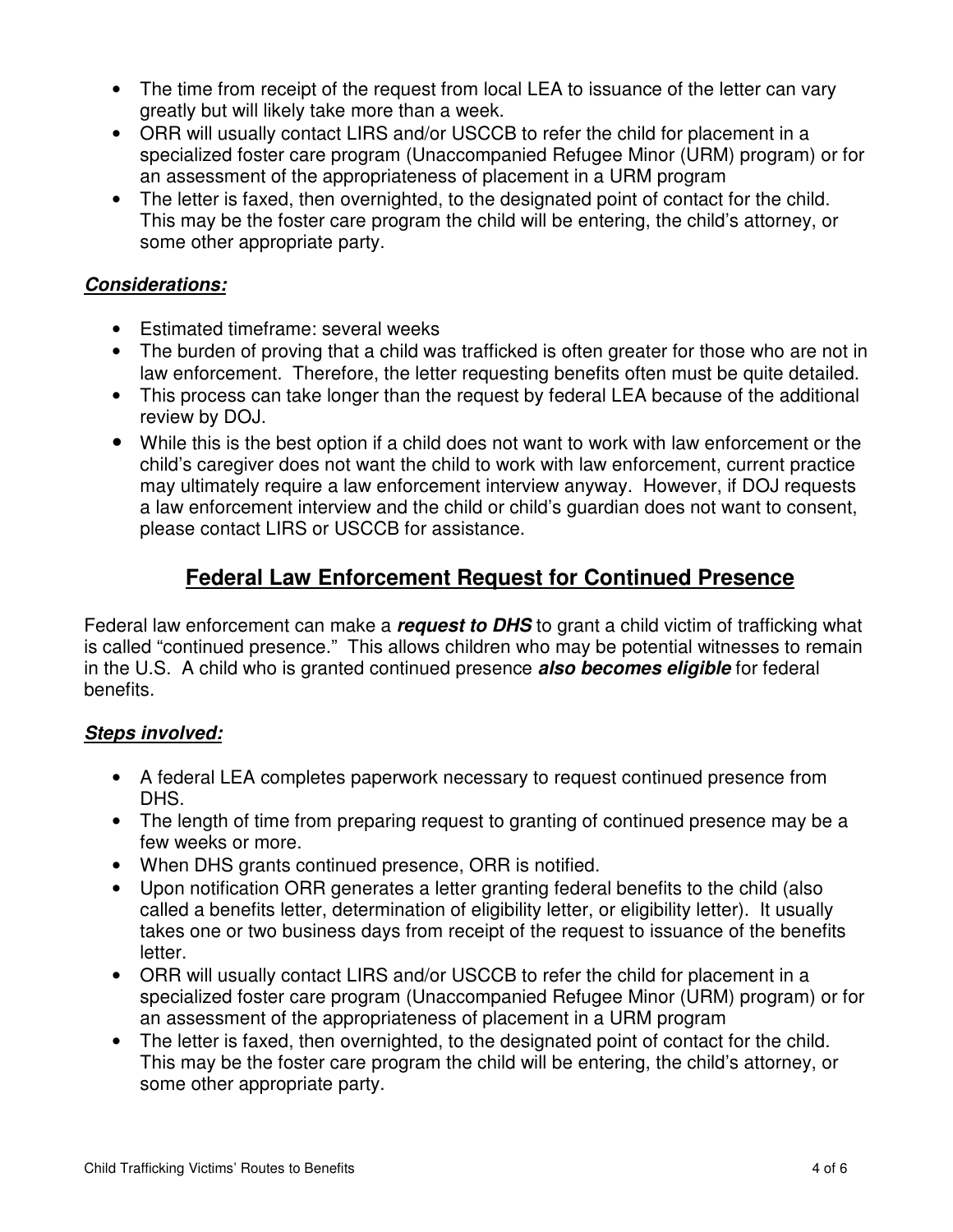- Estimated timeframe: several weeks
- If federal law enforcement is willing to request continued presence, they should also be willing to issue a request for benefits to ORR. The benefits request is a much quicker route to benefits eligibility. An advocate working with a child who knows that law enforcement is requesting continued presence should advocate for a concurrent request for benefits directly to ORR. The benefits request should not preclude also requesting continued presence, which serves to give the child temporary legal status in the U.S.

# **Application for a T visa Resulting in a Bona Fide T visa Notice from DHS**

An attorney or other advocate for a child may **submit a T visa application to DHS** before benefits have been requested. A bona fide T visa application **qualifies a child for federal benefits**. In some cases, this T visa application may be the only remaining route to benefits for a child if federal law enforcement has not been willing to request benefits or to support the request by the child's advocate.

#### **Steps involved:**

- An application for a T visa is submitted to DHS on behalf of the child. The length of time to prepare the application and to receive a response from DHS is often months.
- If DHS determines that the applications is bona fide (essentially that it is complete, all necessary elements are included, and it appears on its face to demonstrate that the child was trafficked) they will complete a notice to that effect.
- A copy of the notice is sent to ORR, which then generates a letter granting federal benefits to the child (also called a benefits letter, determination of eligibility letter, or eligibility letter). It usually takes one or two business days from receipt of the request to issuance of the benefits letter.
- ORR will usually contact LIRS and/or USCCB to refer the child for placement in a specialized foster care program (Unaccompanied Refugee Minor (URM) program) or for an assessment of the appropriateness of placement in a URM program
- The letter is faxed, then overnighted, to the designated point of contact for the child. This may be the foster care program the child will be entering, the child's attorney, or some other appropriate party.

### **Considerations:**

- Estimated timeframe: several months
- The T visa application can take considerable time to complete and adjudicate. Therefore, this is certainly not the quickest route to benefits. However, it may be the only available alternative in the absence of federal LEA support.
- The T visa application is fairly complicated and anyone completing one should either have experience with trafficking and/or immigration law or consult with someone with such experience.